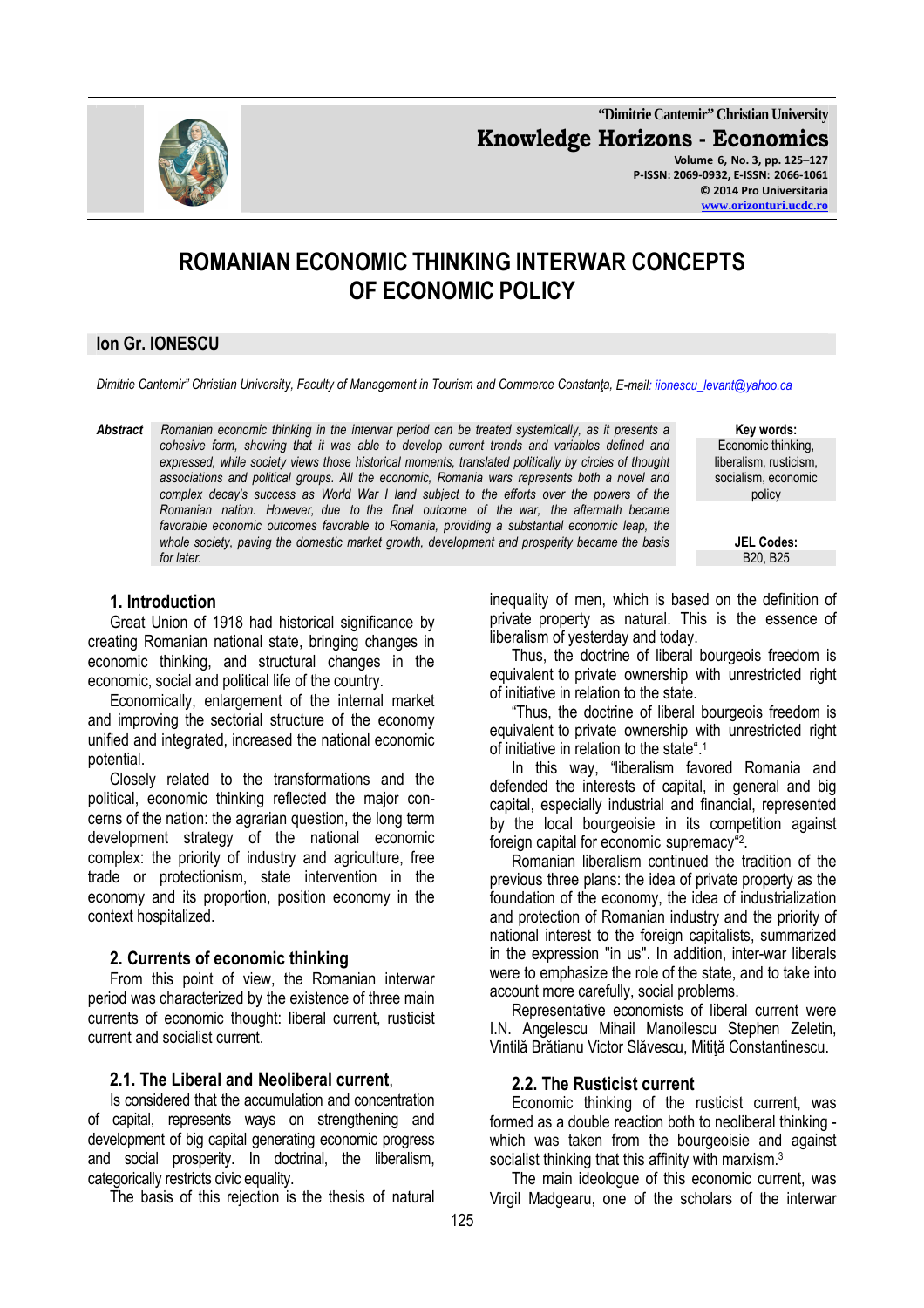period Romanian economists. Formed in the spirit of German business school, he is largely the creator of the rusticist current, which conceived ideology by defining historical framework and socio-economic development of the country. Adept of the sombartiene development scheme of the capitalism, in which "nothing justifies the same trend in the countries of Eastern Europe", in regards Romania, agriculture peasant wars present a number of features that they demanded reform: character extensively, mostly cereals, spraying properties and peasant holdings, low land prices and agricultural wages.

Another reality was that in Romania, small farmers the majority numerically represented the main element of political life and their independent households not evolved under economic determinism, but under the action of biological factors. Troubleshooting solutions required: intensive development and rational mechanization of agriculture.

Based on the conclusion that "the Romanian economy has not fundamentally changed the structure of the state, semi-capitalist agrarian- peasant social order", the rusticism considers the agriculture as a necessary but not sufficient for the development of the Romanian economy, outlining why number of industry pros, as a prerequisite for ensuring economic independence, for industries, in turn, have beneficial effects on agriculture.

This school of thought also included, among others, and Ion Răducanu Ernest Ene, Constantin Stere, Mihail Ralea Gromoslav Mladenatz.

# **2.3. The Socialist current**

Continued labor movement and socialist tradition from the late nineteenth century and early twentieth century. Socialist economic thinking of the time was the chief representatives, the most important being that Lucretius D. Pătrăşcanu using dialectical materialist method of research and the Marxist concept of social- economic formation, linking early modern development of Romania, much earlier than 1829 and i.e. during Constantine's reforms Mavrocordat, between 1746 and 1749.

The cause of these transformations was the set of internal factors, external ones having only influence. Peculiarities and specifics of this process were generated by economic weakness Romanian bourgeoisie. Criteria for assessing the degree of penetration of capitalism in our economy were considered to be the share of wage labor in various sectors of national economy. As a socialist, L. Pătrăşcanu neoliberal approach, the view toward supporting industrialization and the peasant, the agricultural reform<sup>4</sup> , concerns only the scope and nature of ownership fundamentally different.

# **3. Concept s of economic policy**

Politically, changed the balance of power, between the traditional parties (Liberal, Conservative and rusticist) strengthened the liberal party (in the context of strengthening the economic position of the bourgeoisie), the conservative doctrine will disappear from the political scene, socialist political group divide, and in 1926, will show a National Peasant Party. Stormy parliamentary life was followed by personal authority during the regime of King Carol II, then the Legionary regime and the military mainly government authority.

Fundamental transformations arising after the Great Union have put the issue of finding ways and means of recovery and future development of the Romanian economy. In this sense, the postwar years were crossed by fierce debate on the subject, the confrontation of ideas and concepts of the various political groups and even economic interest groups, each showing a willingness to reflect and support their best interests.

Were detached, in particular, two major economic policy concept - "by ourselves", whose initiator was the National Liberal Party and "open doors", belonging to the National Peasant Party<sup>5</sup>.

Adapting to the realities of the World War, presenting itself as a promoter of state unity and electoral reforms and land by adopting the Constitution of 1923 and a significant economic legislation since 1924, the Liberal National Party dominated the political scene of authority Romania. Postwar economic program since the program manifesto in December 1918 liberal doctrine will gain new meanings.

The main ideologue of the party – economist. Vintilă Brătianu - theorized need for industrial development of the country, "labor, and capital Romanian initiative" to ensure "freedom of the Romanian economic".

The Liberals do not exclude cooperation with foreign capital, but asked that this be done under the native element, foreign penetration to be limited, which would ultimately result in strengthening the country's economy. Economic policy "by ourselves", have attracted foreign capital in a national program and activities of the national economy beyond his own ability. Although after World War ruling circles were called into active economic life, they were faced with insufficient equity.

In foreign trade, the Liberals have implemented protectionist tariffs. Drivers P.N.L. have provided in their economic programs and forms that had allowed foreign participation and the degree of participation. Under these aspects, even among liberal theorists were different views. Among the views expressed, the vehicle was the opinion expressed by Vintilă Brătianu